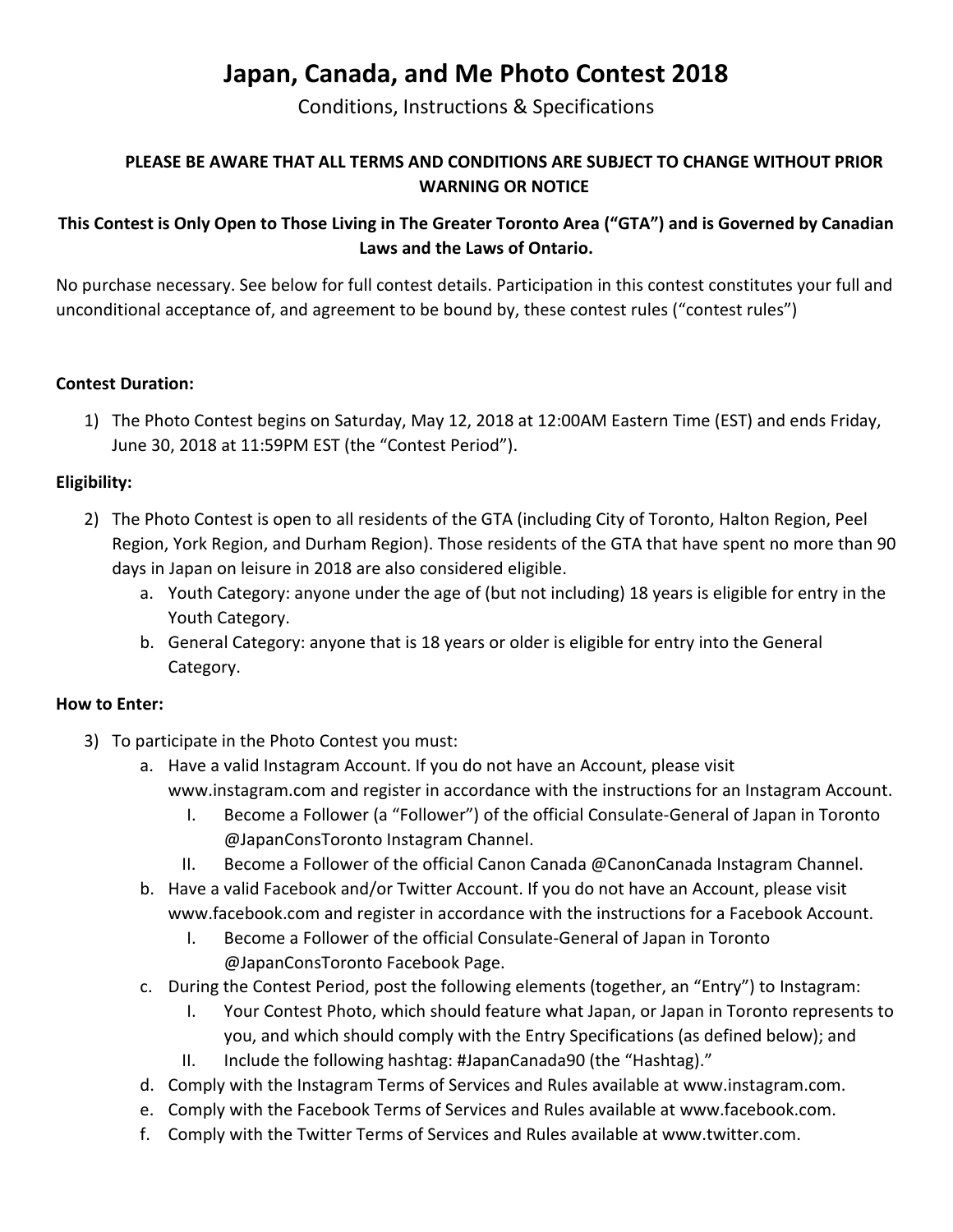- 4) Your Contest Photo must comply with the following specifications (the "Photo Entry Specifications").
	- a. Be a recent photo taken within the past year.
	- b. Be in either JPEG, TIFF or PNG format
	- c. Be 300dpi 1200dpi (dots per inch) in Resolution;

Be your original creation and be a photograph take solely by you. Reproducing, modifying, enhancing or altering a third party's pre-existing work does not qualify as your original creation;

- d. Not violate the rights of any third party, including, but not limited to copyright. Your photo must not defame, infringe or violate publicity or privacy rights of any person, living or deceased, or otherwise infringe upon any person's entity's or organization's personal or proprietary rights, include but not limited to, intellectual property rights. For greater certainty, your Contest Photo must NOT contain trademarks, logos, trade dress, faces, likeness, or names of anyone or any business, brand or product of any kind, without express written, prior permission of the trademark or brand owner;
- e. Not have been published previously, used commercially, submitted to another competition or contest, or won any other award.
- f. Be in "good taste" and in keeping with the image of diplomatic relations between Japan and Canada, and must not be explicit, offensive, obscene, or profane, and must not be derogatory to any ethnicity, race, gender, sexual orientation, religion, profession, or age group, or promote any activities that may be unsafe or dangerous, as determined by the Sponsor.
- g. Not contain any commercial content that promotes any product or service;
- h. Not defame, misrepresent or contain disparaging remarks about Sponsor or its services;
- i. Not be false, inaccurate or misleading;
- j. Not violate any law or regulation;
- k. Not be libelous, threatening or harassing;
- l. Not instigate others to commit illegal activities or violate human rights.
- m. Images may be taken in either Canada or Japan. Keep in mind one of the purposes of the Contest is to promote awareness of various aspects of Japan's culture, as well as promote the relationship held between Japan and Canada.
- n. Images will not be returned, regardless of format.
- o. Images in any colour format are welcome: colour, black & white, sepia, etc.
- p. Please fill out the Caption Form provided to you along with the Conditions & Release Form in English for the corresponding photo(s). A Japanese caption is also welcome, but please include an English translation.
- 5) You will receive one (1) Entry in the Photo Contest when you post on Instagram your Contest Photo as described in Section 3 and 4, above and in accordance with the Contest Rules. LIMIT (1) ENTRY PER PERSON/ACCOUNT DURING THE CONTEST PERIOD. For greater certainty and the avoidance of any doubt, you can only use one (1) Account to participate in the Photo Contest. If it is discovered that you have attempted to enter more than once during the Contest Period, all your Entries will be void.
- 6) By entering the Japan Photo Contest you agree to grant the Consulate-General of Japan in Toronto a royalty-free, non-exclusive right, in perpetuity, to:
	- a. Use the image and caption on the internet to promote Japan.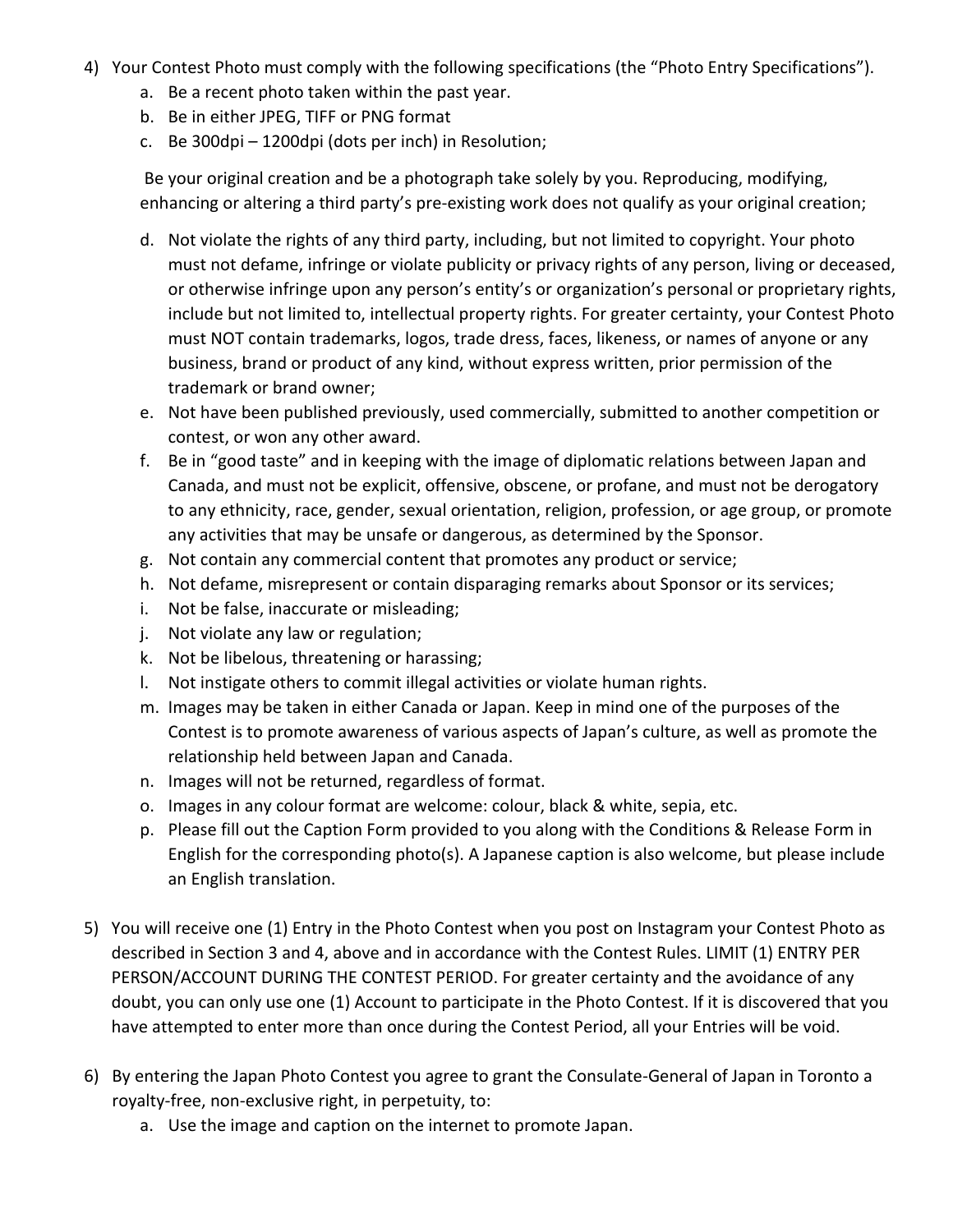- b. Provide the submitted image & caption to other organizations and individuals for noncommercial use, news stories, newsletters, reports, slide shows, displays, web pages, including Facebook and Instagram pages
- c. Print and display the image and caption Consular events
- d. Use, in connection with the photo contest, your name, city, province and country of residence in promotions and other publications
- e. Keep the image provided, and archive it in electronic form in order that we may use the photo to promote Japan in the future.

### Prizes

There will be a total of fifteen (15) photos chosen. All winning photos will be displayed (location TBD) in mid-July 2018 (exact date and time TBD).

- 7) Grand prize
- 8) Youth Category
	- a. First place, second place, third place, four (4) judges' picks
- 9) General Category
	- a. First place, second place, third place, four (4) judges' picks

## Draw and Winner Selection

- 10) Eligible entrants for each of the above categories outlined in (7, 8a, and 9a) will be announced via the Consulate-General of Japan website on Friday July 13, 2018.
- 11) Prizes will be as follows:

Grand Prize – roundtrip to Japan courtesy of Air Canada

Youth Category

First Place – Canon EOS Rebel T6i courtesy of Canon Canada

Second Place – Body Fit Cushion courtesy of MUJI Canada

Third Place – Ultrasonic Aroma Diffuser courtesy of MUJI Canada

Judges' Picks – redeemable gift vouchers at member restaurant Japan Restaurant Association Canada (JRAC)

General Category

First Place – Canon EOS M5 courtesy of Canon Canada Second Place – Body Fit Cushion courtesy of MUJI Canada Third Place – Ultrasonic Aroma Diffuser courtesy of MUJI Canada Judges' Picks – redeemable gift vouchers at member restaurant Japan Restaurant Association Canada (JRAC)

- 12) All prizes will be granted at (location TBD) on Tuesday July 17, 2018. If the winners are not in attendance, prizes will be sent out and delivered to address listed (see Sec. 14 below).
- 13) Before being declared a winner: all selected entrants must have completed the release form made available to them via private message on Instagram and returned to the email address provided to them by June  $30<sup>th</sup>$ , 2018. The release form:
	- a. Confirms compliance with the Contest Rules.
	- b. Releases the Sponsor, its affiliated companies and agents, advertising and promotion agencies, the contest judges and each of their respective officers, directors, agents, representatives, successors and assigns from any liability in connection with the Contest, the